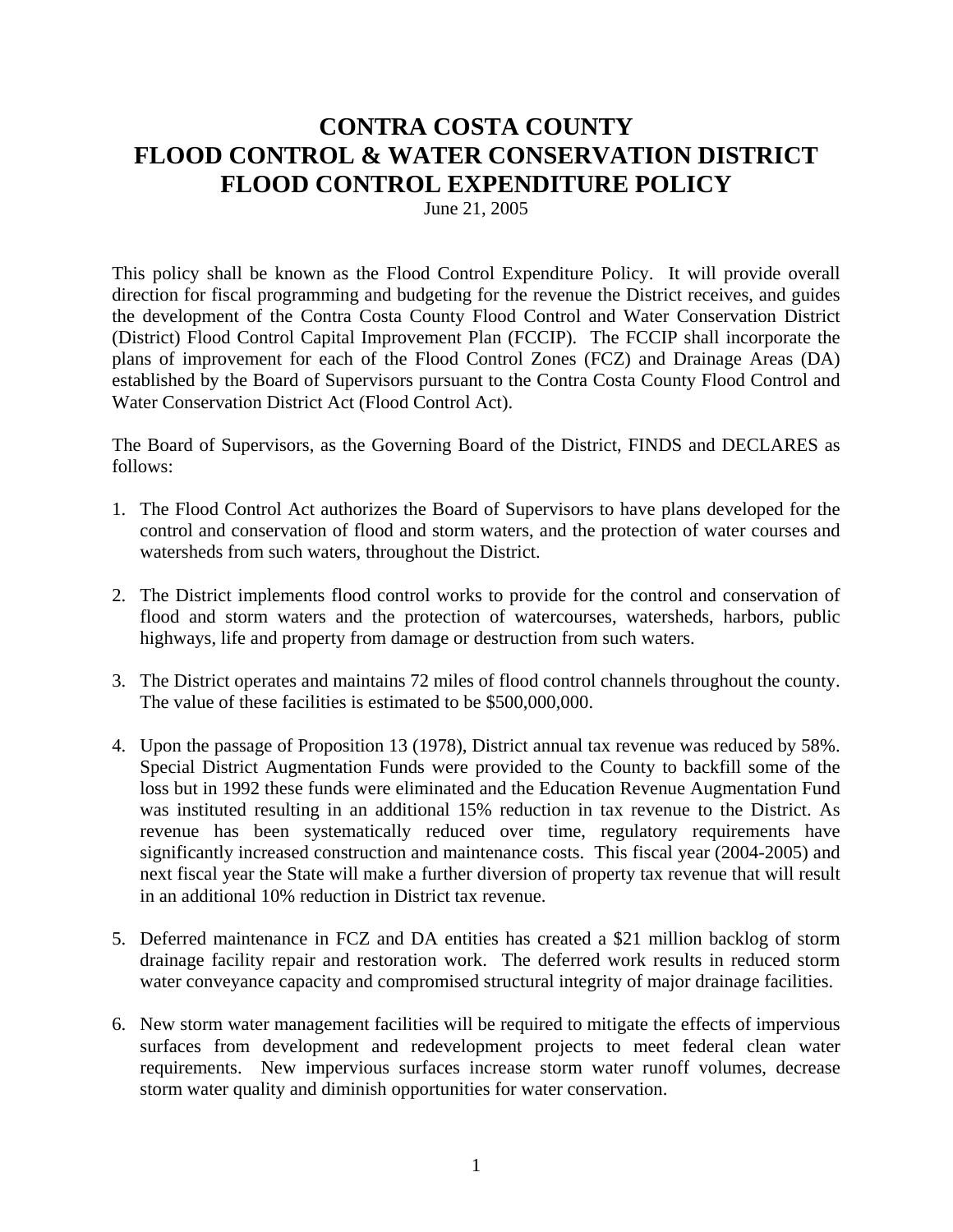- 7. Consistent and logical development of storm water management facilities requires coordination and cooperation between Federal, State, regional and local governments as well as developers and landowners. It is the intention of the Board of Supervisors to work collaboratively with the cities, the County, State and Federal regulators, developers and landowners so that the FCCIP will coordinate the implementation of regional drainage and water quality improvements.
- 8. The science and practice of stormwater management has advanced to include concepts of comprehensive watershed management and design of sustainable channels within dedicated floodplains. These concepts typically lead to facilities that reflect the structure, function and appearance of natural streams. To the extent feasible, these concepts should be incorporated into the planning, financing, design, implementation, maintenance and replacement of projects and facilities reflected in the FCCIP.
- 9. FCZs have been established over entire watersheds to fund the design, construction and maintenance of flood control and water conservation facilities. However, FCZ funding is not sufficient to maintain existing improvements and to construct the additional drainage facilities needed to provide reasonable flood protection to all property. Nor is there funding to restore traditionally designed and built flood control channels to a sustainable natural system. Funding resources vary from Zone to Zone with some Zones having no operating funds.
- 10. Drainage Areas have been formed, as sub-watersheds of FCZs, to provide funding for the construction of drainage improvements needed to mitigate increased storm runoff resulting from development within the sub-watershed area. Most Drainage Areas do not provide funding for ongoing maintenance of the DA improvements. However, a few DAs are funded by property assessments or taxes to provide ongoing maintenance services.
- 11. Most FCZs and DAs extend over several jurisdictions.
- 12. Many older built-out communities have flood control facilities that are inadequate to meet the demand caused by subsequent development upstream, and no funding mechanism to support needed improvements. In general, funding for the construction of new drainage facilities depends on impact fees from new development.
- 13. The District maintains expertise in storm water management and provides technical assistance to cities and other agencies for their regional drainage infrastructure.
- 14. The District recognizes that many people are interested in District projects and that District projects can impact a wide variety of stakeholders. Therefore, the District is committed to developing projects in an open, community-based planning process.
- 15. The District is currently not setting aside reserve funds that will be needed to repair, reconstruct or replace existing drainage facilities, or to restore traditional flood control facilities to a sustainable natural system, as they reach the end of their useful life.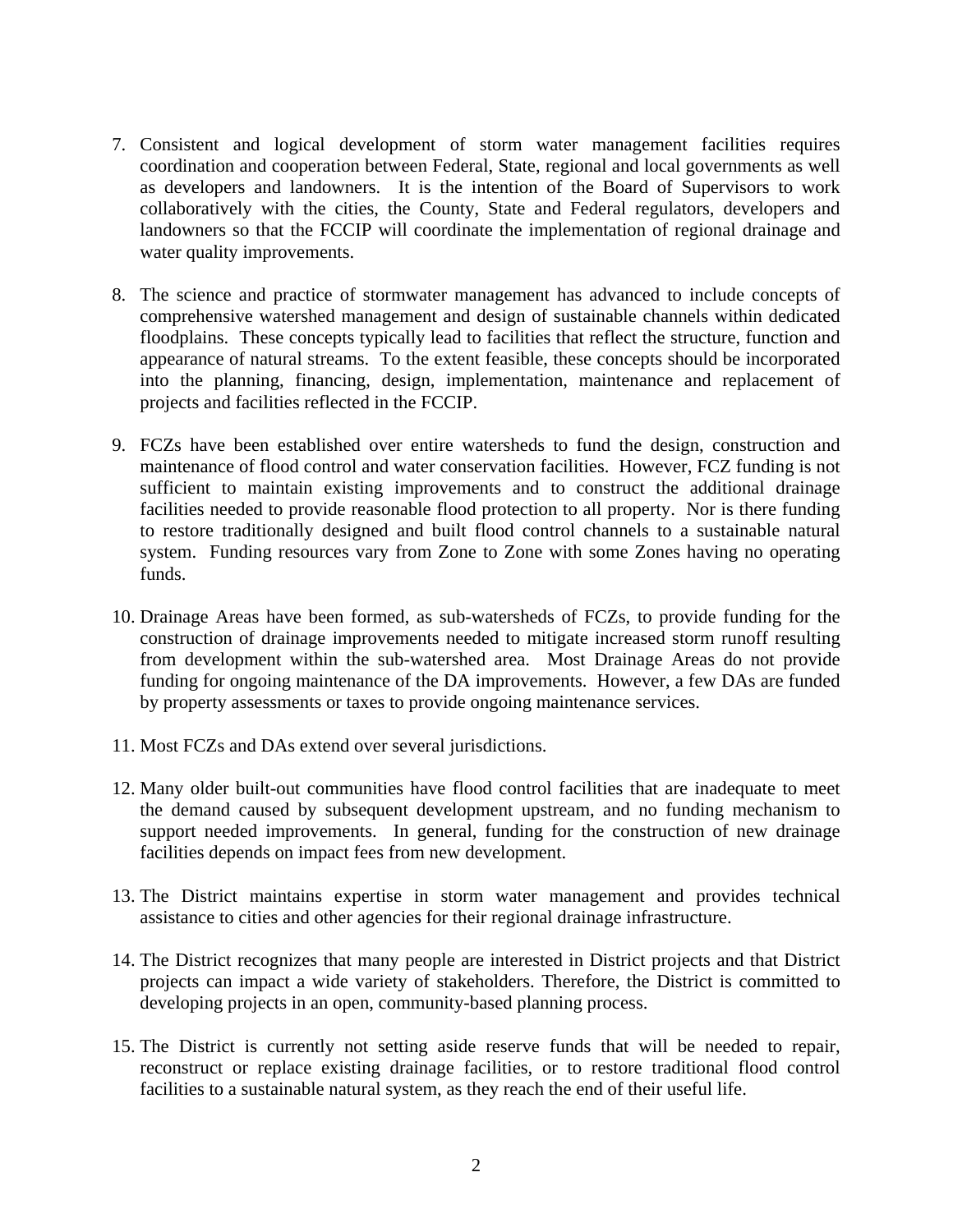- 16. The County and its cities are working cooperatively to achieve increased quality of storm and drainage waters to preserve and improve the water resources in the county.
- 17. Many municipalities and the East Bay Regional Park District are interested in jointly using District lands and rights of way for recreational and other purposes for general public benefit.
- 18. There is a need to increase stable funding to meet the basic District needs of facility maintenance, reconstruction and capital improvements. Additional funding will be needed to restore traditional flood control facilities to sustainable natural systems where a community incorporates the restoration into their planning documents and supports acquiring the additional right of way needed.
- 19. Flood control improvement projects require years of advance planning, coordination and cooperation between various agencies and community stakeholders before construction.
- 20. The Contra Costa FCCIP and the regional planning efforts of the County and its cities are intended to complement each other to improve the quality of life, water quality and conservation, and to reduce the potential for erosion, flooding and resultant property damage in the county.
- 21. Projects that achieve and activities that facilitate multiple objectives typically have broadbased community support. A multi-objective goal should be an important criterion in developing the FCCIP.
- 22. Flood control facilities are a valuable element of the County's riverine habitat system. The District and the State and Federal resource and regulatory agencies must work together to ensure that District facilities can be maintained in an economical manner and to maintain or improve the quality of habitat in the District's right-of-way.
- 23. The planned improvements in some of the FCZ and DA plans, and the maintenance and capital replacement needed in all the FCZs, cannot be fully funded solely through FCZ or DA generated revenue. Additional source(s) of revenue will be needed to complete the planned improvements. The District shall work collaboratively with the cities, County and stakeholders to develop a financing/expenditure plan in those areas.

NOW, THEREFORE, The Board of Supervisors of the District RESOLVES as follows:

The Board of Supervisors hereby adopts the Flood Control Expenditure Policy, as set forth in this Resolution, to provide overall direction and guidance to staff in developing the District's budget and FCCIP. The Policy shall consist of the following elements: I) Program Priorities, II) Expenditure Priorities, III) Program Planning and IV) Program Procedure. These policy elements will be used by the District to prepare the FCCIP for Board of Supervisor's approval. All projects on the FCCIP are part of an adopted FCZ or DA plan.

## I. PROGRAM PRIORITIES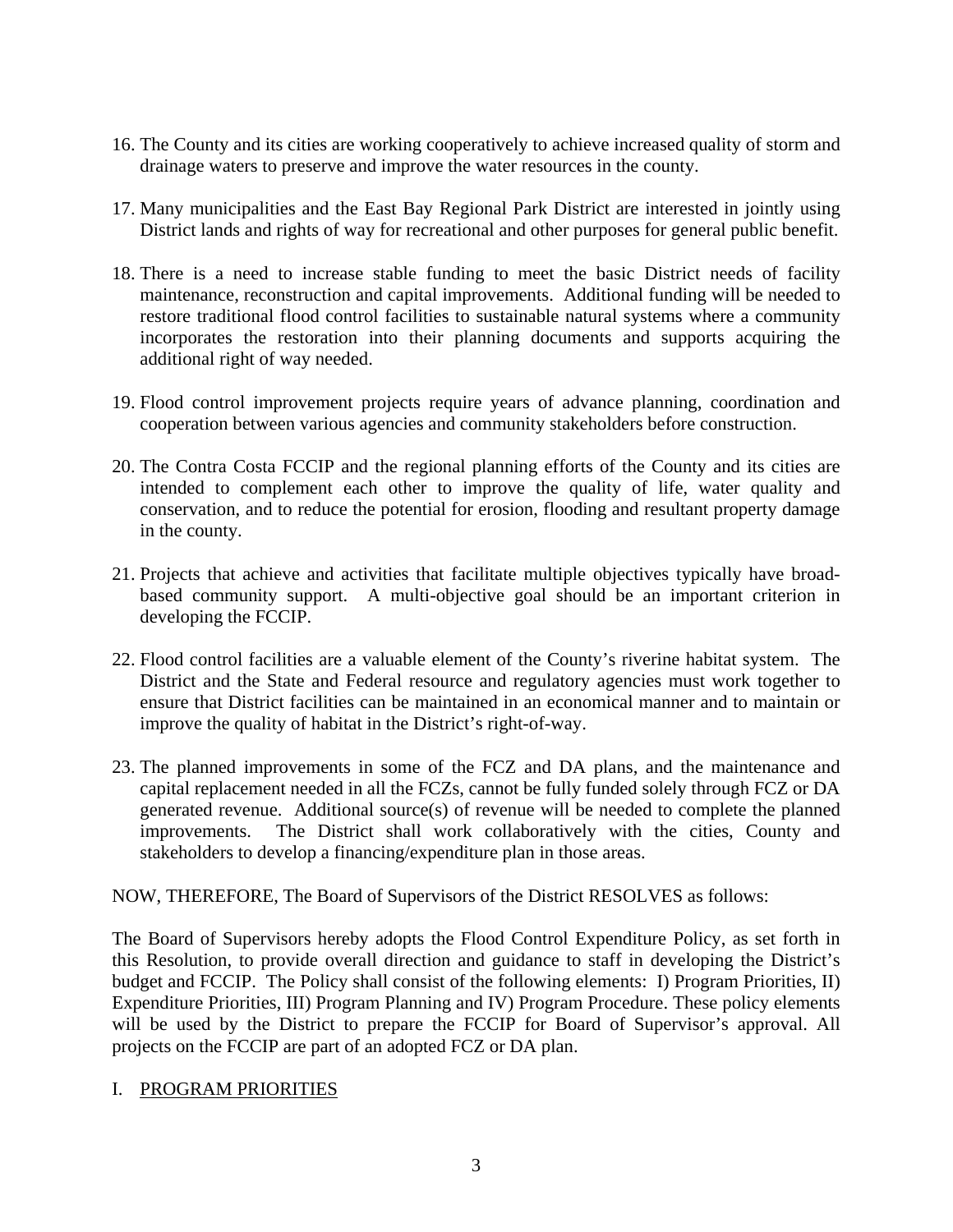Flood Control funding shall be budgeted and expended to maximize the use of Federal, State and local funds and shall be based generally on the following order of priorities:

- A. System Preservation
	- 1. Operation and maintenance of storm drainage facilities to preserve design capacity in accordance with established policy.
	- 2. Repair, rehabilitation and reconstruction of storm drainage facilities to preserve functionality.
	- 3. Restoration of the storm drain system to a more sustainable natural system where shown to be feasible and at no additional implementation or maintenance cost.
- B. Public Safety
	- 1. Repair or modification of existing facilities (e.g., fencing, rails, etc.) to ensure public safety and reduce liability.
	- 2. Prepare drainage studies and infrastructure planning to assist communities in providing flood protection for the safe, logical, orderly and environmentally sensitive development of watersheds.
	- 3. Modification of existing storm drainage facilities to provide a level of flood protection consistent with Federal, State, District and local standards and laws.
- C. System Expansion
	- 1. Planning, development and construction of new storm drainage facilities.
	- 2. Modification of existing storm drainage facilities to a sustainable natural system.

## II. EXPENDITURE PRIORITIES

Flood Control funds are derived from many sources. The following priorities and criteria shall generally be used in expending funds from each of the different sources noted below:

A. Flood Control Zone Revenue (Property Tax) – There are 14 identified major watershed FCZ in the County. Ten FCZ have been formed but only five generate tax revenue. FCZ funds shall be spent to plan, administer, implement, operate, maintain, repair and replace elements of a FCZ plan in accordance with the following priorities in order of importance: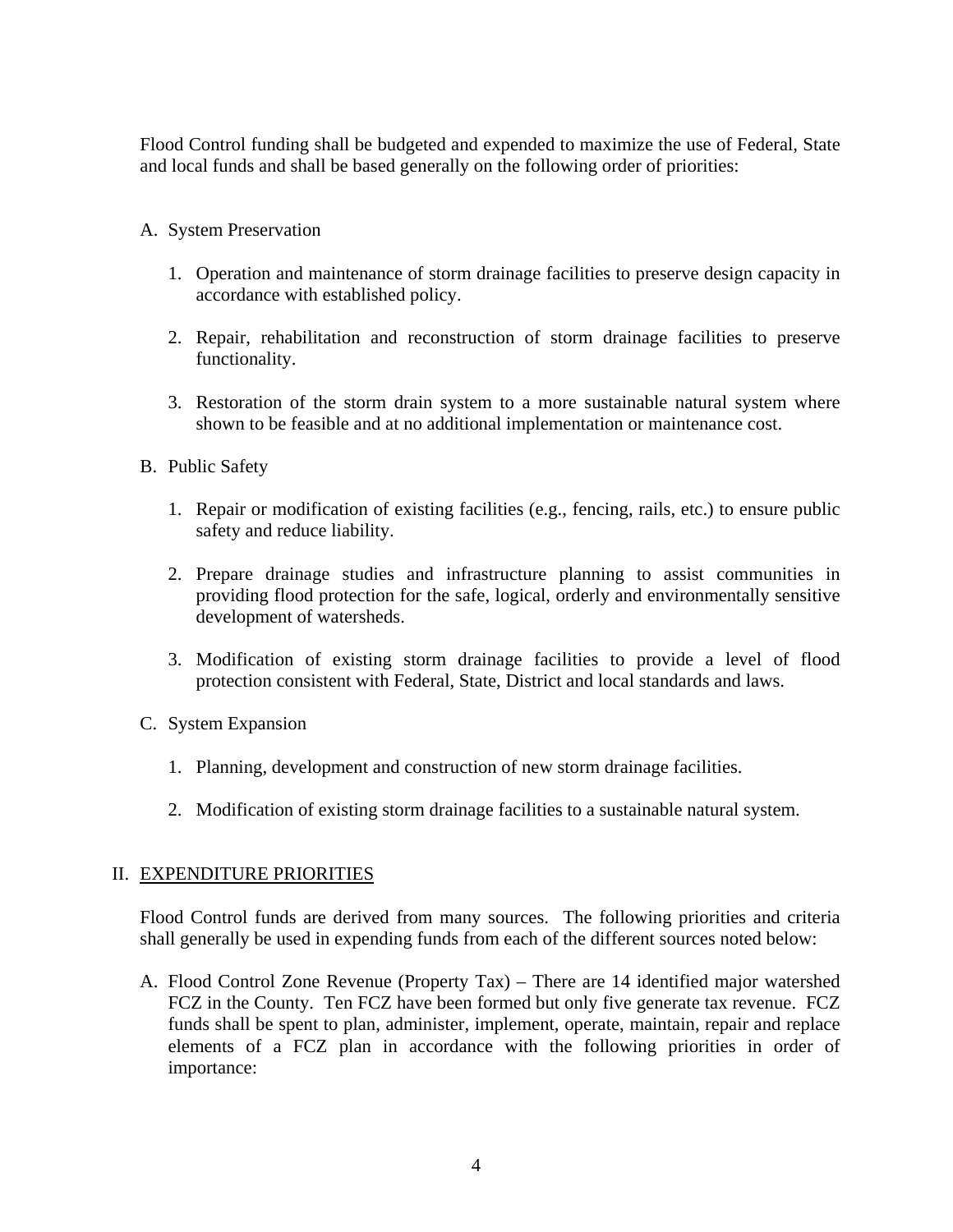- 1. Operate and maintain improved storm drainage facilities.
- 2. Repair, rehabilitate and reconstruct storm drainage facilities.
- 3. Provide local share contributions to federal flood control projects.
- 4. Determine regional storm drainage needs and modify FCZ plans as necessary.
- 5. Construct locally funded storm drainage projects.
- 6. Plan and develop storm drainage projects.
- 7. Plan and construct environmental enhancements to storm drainage facilities to restore them to a more sustainable natural system.

In preparing the FCCIP for FCZs, the priority of planning, developing and constructing FCZ projects will be determined by consideration of the following criteria, (not listed in any order of importance):

- a. Availability of Federal, State or local funding.
- b. The number of residences and businesses protected from flood hazard by the project.
- c. The average annual economic loss from flooding avoided by implementation of the project, considering current development and general plan build-out.
- d. The state of readiness of the project for construction.
- e. Funding commitments from DAs, outside agencies, grants and other sources.
- f. Proportion of FCZ funding required to support the project.
- g. Integration with a project from another agency, organization or developer resulting in a cost savings or increased benefit to the public.
- h. Assurance of perpetual maintenance responsible entity identified and funding available to maintain the project improvements.
- i. The level of stakeholder support and the number of stakeholders benefited by the multiple objectives of the project.
- j. The positive impact the project will have on the environment.
- B. Drainage Area Fee Revenue (Drainage Fees) There are 180 Drainage Areas identified in the County representing small watersheds or sub-watersheds. Sixty-three of the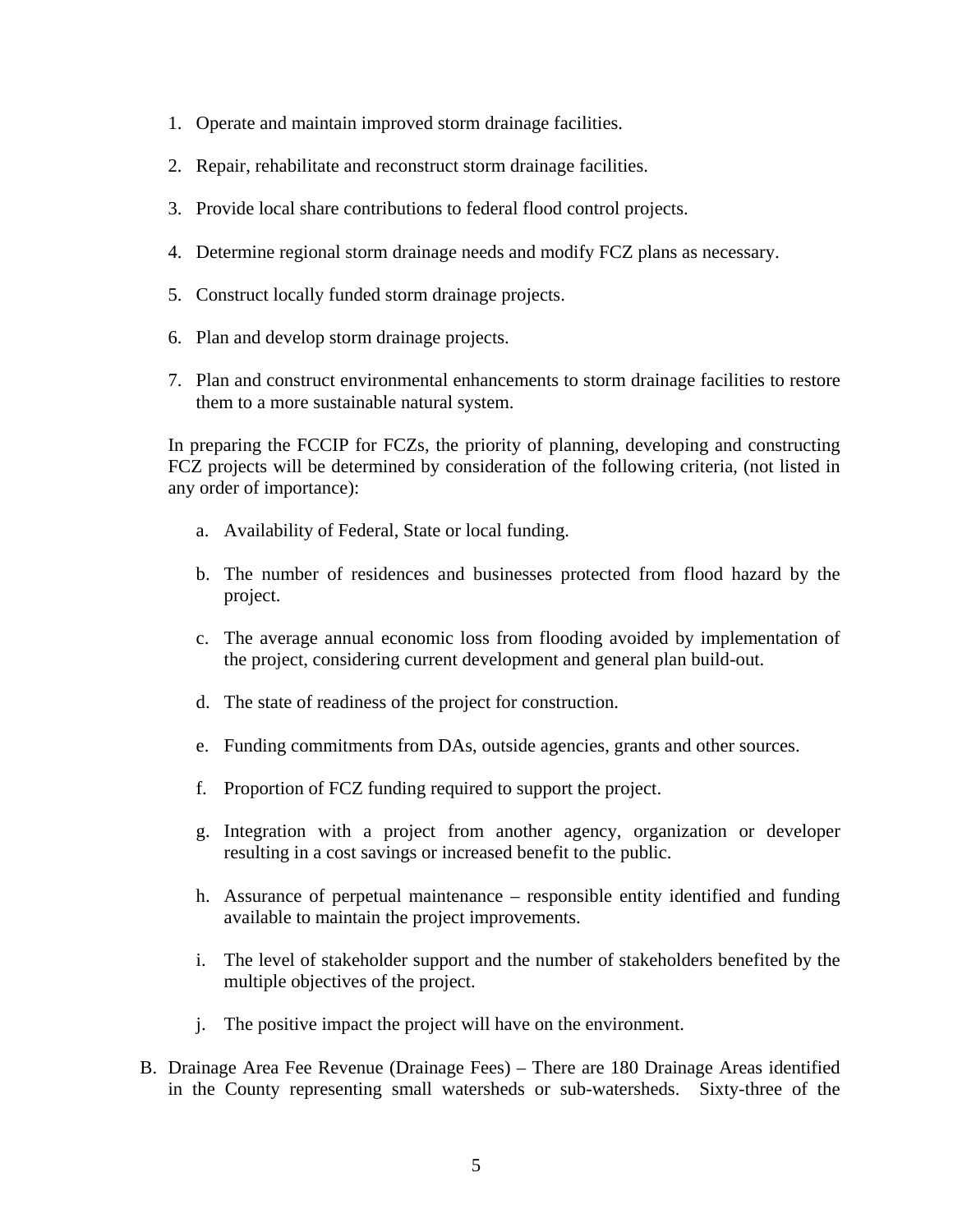Drainage Areas have been formed and have an adopted plan. These are in areas where development has, is, or will be occurring. Drainage Fees shall be spent to plan, develop, revise, administer and implement a DA plan in accordance with the following priorities in order of importance:

- 1. Provide local share contributions to federal flood control projects.
- 2. Construct locally funded elements of the DA plan.
- 3. Provide interim operation, maintenance and repair of DA plan facilities only until acceptance by the city or the County. DA funds shall not be expended for these activities after the facilities have been transferred to the city or County.
- 4. Reimburse developers for construction of DA plan elements in accordance with the Flood Control District's "Drainage Area Credit and Reimbursement Policy".
- 5. Develop Drainage Area plan revisions to reflect current constructibility and where feasible, to implement sustainable natural systems.

In preparing the FCCIP for DAs, the priority of planning, development and construction of Drainage Area projects will be determined by consideration of the following criteria (not listed in any order of importance):

- a. Funding availability to plan, design, permit and construct the project.
- b. The number of residences and businesses protected from flood hazard by the project.
- c. The average annual economic loss from flooding avoided by implementation of the project, considering current development and general plan build-out.
- d. The state of readiness of the project for construction.
- e. Proportion of DA funding required to support the project.
- f. Assurance of perpetual maintenance responsible entity identified and funding available to maintain the project improvements.
- g. Contribution to the safe, logical and orderly development of the drainage area.
- h. The level of stakeholder support and the number of stakeholders benefited by the multiple objectives of the project.
- C. Drainage Area Assessment Revenue (Benefit Assessments) DA assessments shall be spent on operation, maintenance and repair of storm drainage facilities in the drainage benefit assessment area in accordance with the following priorities: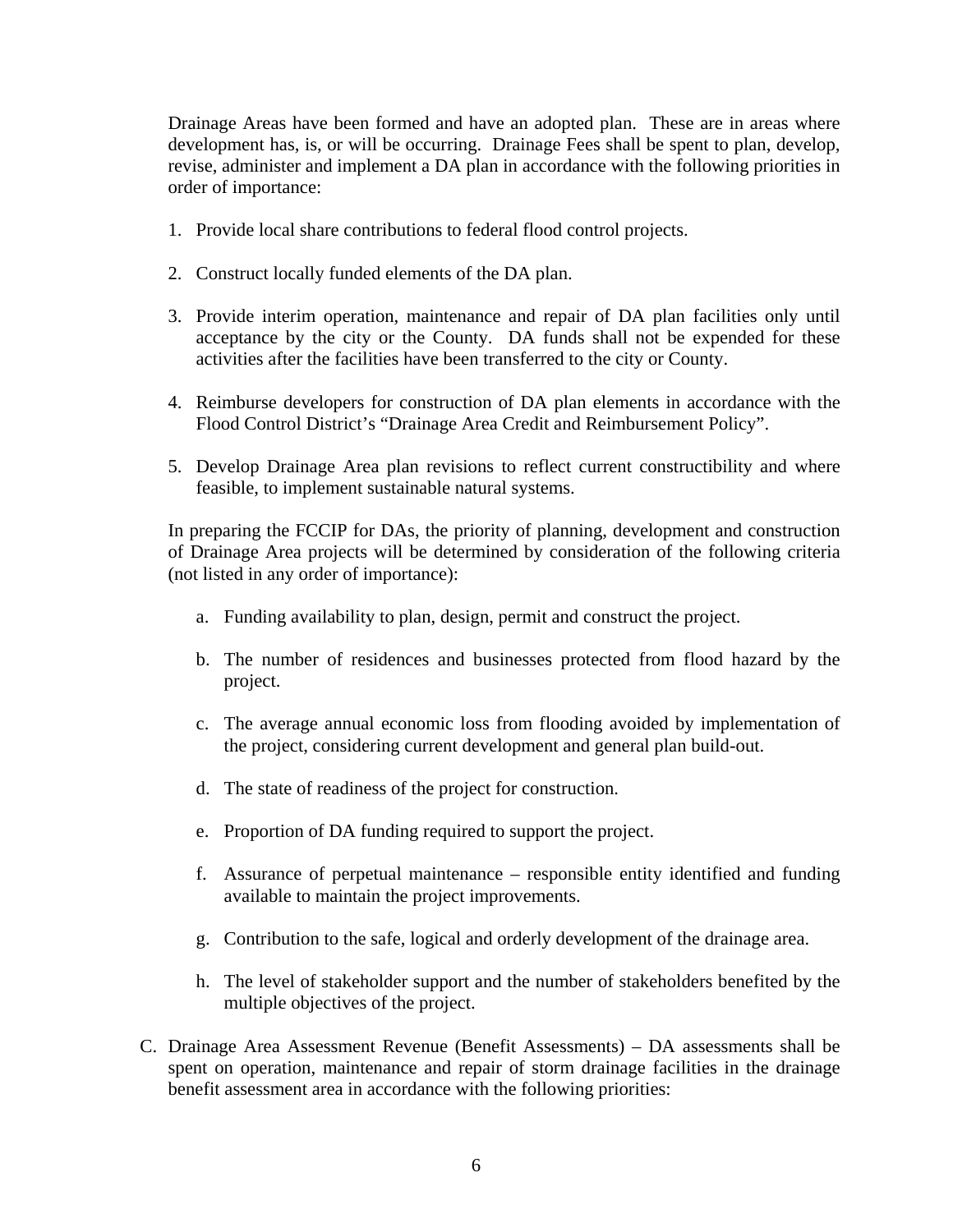- 1. Storm drainage facility operation and maintenance.
- 2. Repair, rehabilitate and reconstruct storm drainage facilities.
- D. Drainage Area Tax Revenue (Property Tax) Six of the 63 formed Drainage Areas receive a small portion of tax revenue in addition to, or instead of, developer fees. DA property tax revenue shall be spent on the design, construction, operation, maintenance, repair, rehabilitation and reconstruction of storm drainage facilities within the DA in accordance with the following priorities in order of importance:
	- 1. Operation and maintenance of storm drainage facilities.
	- 2. Repair, rehabilitation and reconstruction of storm drainage facilities.
	- 3. Provide local share contributions to federal storm drainage projects.
	- 4. Construct locally funded storm drainage projects.
	- 5. Plan and develop storm drainage projects.
	- 6. Construct environmental enhancements to storm drainage facilities to restore them to a more sustainable natural system.

The priority of planning, development and construction of locally funded projects will be determined by consideration of the following criteria (not listed in any order of importance):

- a. Funding availability to plan, design, permit and construct the project.
- b. The number of residences and businesses protected from flood hazard by the project.
- c. The average annual economic loss from flooding avoided by implementation of the project, considering current development and general plan build-out.
- d. The state of readiness of the project for construction.
- e. Funding commitments from outside agencies, grants and other sources.
- f. Proportion of DA tax revenue required to support the project.
- g. Assurance of perpetual maintenance responsible entity identified and funding available to maintain the project improvements.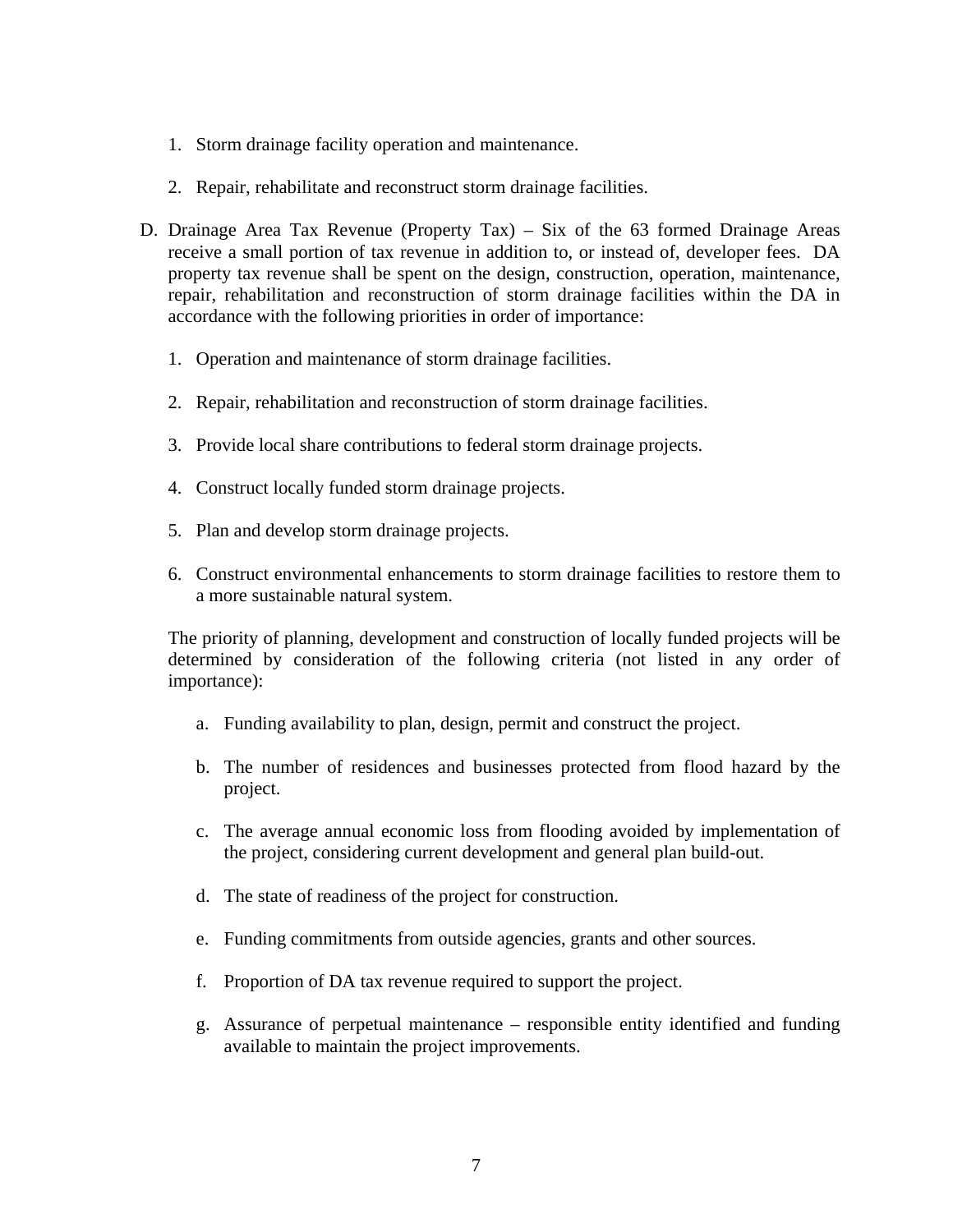h. The level of stakeholder support and the number of stakeholders benefited by the multiple objectives of the project.

#### III. PROGRAM PLANNING

The Board of Supervisors recognizes that existing sources of funding in some DAs and FCZs are inadequate to support the perpetual maintenance of existing and planned drainage improvements and establishing a capital replacement reserve fund would be prudent. The Chief Engineer is hereby directed to pursue the following:

- A. Develop additional stable funding sources for maintenance of storm drainage facilities.
- B. Work with the cities and the County to establish drainage maintenance benefit assessment districts in appropriate watersheds.
- C. Recommend, as a condition of development for all projects, that the developer be required to annex to a drainage maintenance benefit assessment district.
- D. Work with the cities and the County to analyze the feasibility and develop the funding to convert traditional flood control infrastructure to sustainable natural systems.
- E. Work with the cities and the County on clear understanding and agreement on Drainage Area fees, fee collection and maintenance responsibility for Drainage Area infrastructure, and the level of service provided for District owned flood control infrastructure.
- F. Establish a capital replacement reserve for District storm drainage facilities.
- G. Explore the need to establish Flood Control Zone Advisory Committees, working with the cities and other interested parties. Any proposed process to establish an Advisory Committee shall be reviewed by the Transportation, Water and Infrastructure Committee and distributed for comment to parties of interest prior to board approval.
- H. Work with the cities to clarify what facilities are owned and maintained by the District and what level of maintenance is performed.
- I. Work with the cities and the County to identify the needs for funding, planning, implementing and maintaining all levels of drainage infrastructure (local or regional), and clean water activities and infrastructure (local, group, and regional) and to develop the best way to meet those needs.

#### IV. PROGRAM PROCEDURE

A. FCZs and DAs are formed in accordance with the Flood Control Act. The establishment of FCZ and DA plans is integral to the formation of the FCZs and DAs. The FCZ and DA plans represent the long range FCCIP for the watersheds. FCZ plans were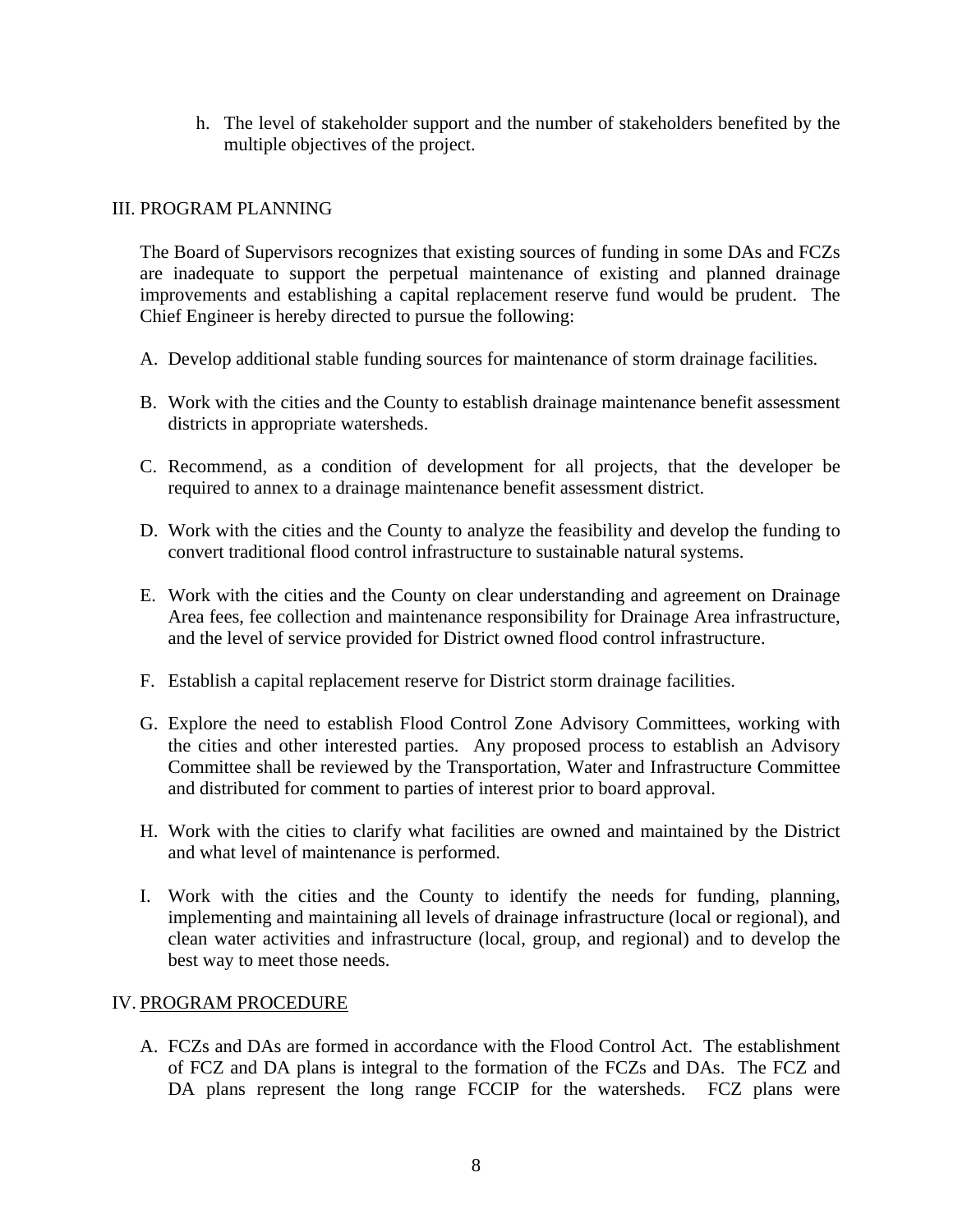established years ago and their limits are not expected to expand without additional revenue, which would require a Proposition 218 vote. DA plans have been and will continue to be created in response to the storm drainage mitigation needs of development as it occurs throughout the County.

- B. Revenue received by a FCZ or DA shall only be spent for activities or projects within that FCZ or DA and in accordance with this policy and the Flood Control Act.
- C. A seven-year FCCIP shall be used to guide the orderly short-term implementation of the FCZ and DA plans. The following procedure shall be used to develop the seven-year FCCIP:
	- 1. To ensure the effectiveness of drainage facilities, the FCZ and DA plans need to be managed to adapt to changing patterns of land use. FCZ and DA plans shall be reviewed periodically, at a maximum of every five years in areas undergoing significant development or at the request of a municipality in a FCZ or DA, to confirm that the level of development assumed in a flood control plan is consistent with the current municipal general plan(s) within the FCZ or DA boundary and to determine the constructibility and adequate funding of the planned improvements.
	- 2. All drainage fee ordinances shall include provisions for annual adjustment of project cost estimates and drainage fee schedules to account for inflation using the Engineering News Record Construction Cost Index or other suitable generally accepted cost index. In addition, DA project costs and fee schedules shall be reviewed and adjusted periodically to reflect changes in DA plans. The cost to revise/update DA plans shall be included as an "administrative cost" of the drainage area.
	- 3. Every two years, District staff shall propose the capital improvements needed to best realize the long range plans in each FCZ and DA based on the funding priorities and criteria set forth in Sections I and II of this policy. District staff will send a notice to interested parties for input in developing the proposed capital improvements program. The proposed FCCIP shall include the estimated funding required for each project. The District will then prepare a draft Expenditure Report that will include the following:
		- a. The draft seven-year FCCIP.
		- b. A comparison of the current and prior year's project delivery schedule against the current FCCIP.
		- c. Identification of the shortfalls in funding in the FCZs and DAs.
		- d. Information about the progress in development of additional funding sources.